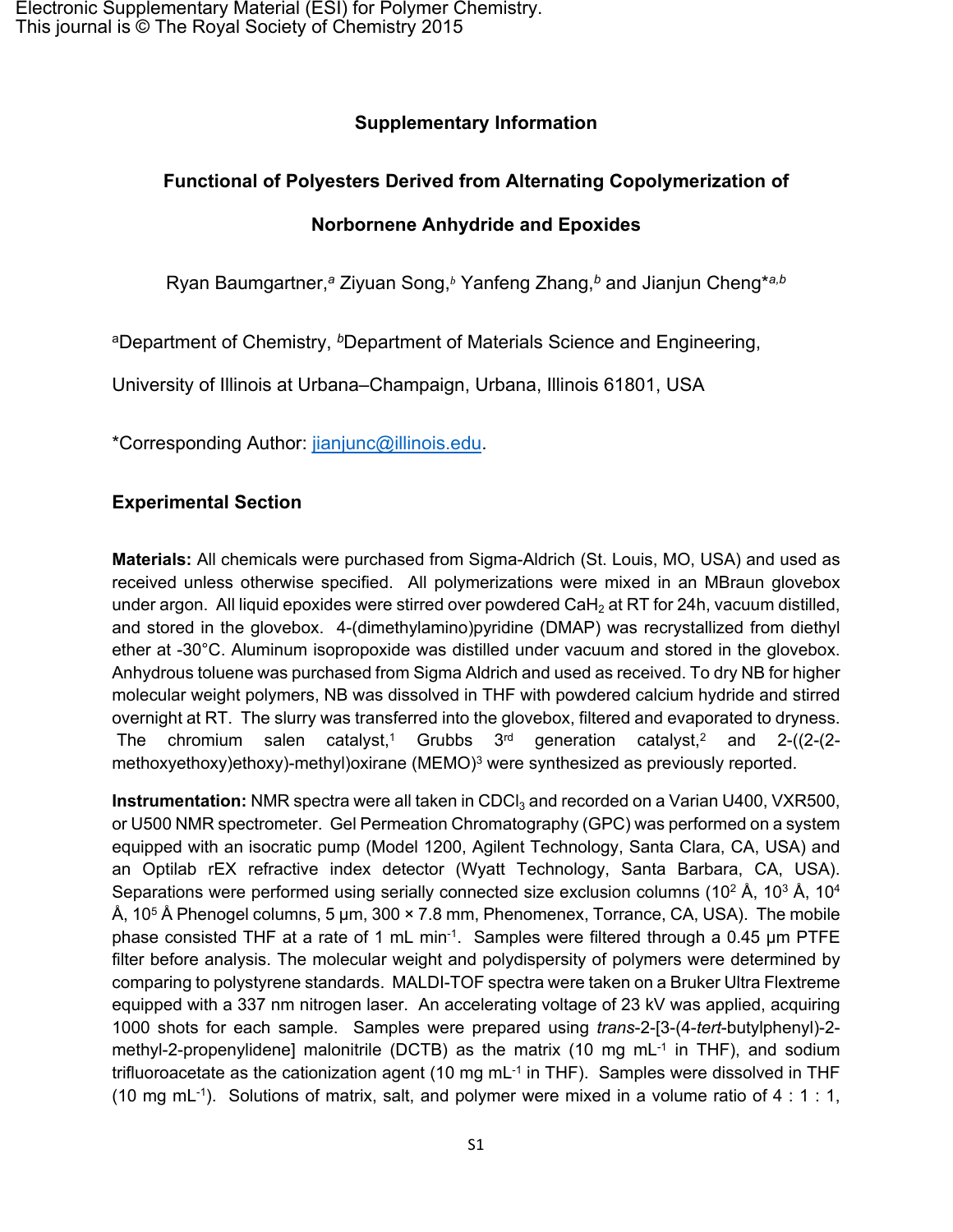respectively. The mixed solutions (0.5 µl) were hand spotted on a stainless steel MALDI target and allowed to dry completely. All spectra were recorded in reflectron mode. Thiol-ene reactions were performed using an Omnicure S1000 UV curing lamp (Lumen Dynamics, Mississauga, ON, Canada) equipped with an adjustable collimating adaptor. The lamp was adjusted to 100% power and positioned such that the measured intensity on the sample was  $\sim$  50 mW cm $^{-2}$ . Differential scanning calorimetry (DSC) was conducted on a TA Instruments Q20 with a Liquid Nitrogen Cooling System. Tzero aluminum pan and lids were used to hold samples. Scans were conducted under nitrogen at a flow rate of 50 mL/min. Samples were run under a Heat/Cool/Heat Program with heating and cooling rates set to 10 °C min-1. First cooling and second heating curves are shown. The second heating curve was used to calculate  $T_q$  using TA Universal Analysis software.

**General Polymerization Procedure:** In a glovebox, anhydride (0.96 mmol), epoxide (0.96 mmol), catalyst (24 mg mL $^{-1}$  in toluene, 100µl, 0.004 mmol), DMAP (12 mg mL $^{-1}$  in toluene, 38.5 µl, 0.004 mmol), and toluene (246 µl) were added to a 3 mL crimp vial with a magnetic stir bar, sealed, and heated outside the glovebox on an aluminum heating block at 110°C for 5 hours. Dissolution of the resulting polymer reaction in DCM or CHC $l_3$  (1 mL), precipitating into hexanes (12 mL), and drying gave the final product as a light red powders or as hard clear red solids depending upon the  $T_q$  of the polymer. Yields were typically >70%.

### **Conversion of Monomer**

Reactions were removed from heating block and allowed to cool. A small aliquot was removed and dissolved in CDC $I_3$ . Conversion monitored by  ${}^{1}H$  NMR spectroscopy, comparing the methylene bridging protons of NB monomer at  $\sim$  δ 1.5 and  $\sim$  δ 1.8 to those of the polymer which appear at δ  $1.2 - 1.5$ .

#### **Thiol-ene Click of 2-phenylethanethiol with NB-***alt***-SO**

In a quartz reaction flask, NB-*alt*-SO (30 mg, 0.1 mmol NB) was mixed with 2-phenylethanethiol (54 µl, 0.4 mmol) and 2,2-dimethoxy-2-phenylacetophenone (5 mg, 0.02 mmol) in 2 mL THF. The flask was purged with nitrogen for 5 minutes, sealed, and placed under UV irradiation (365nm, 50 mW cm<sup>-2</sup>) for 1 hour. The reaction was directly precipitated into hexanes (12 mL), followed by dissolution in minimal DCM, and re-precipitation into hexanes. Drying of polymer gave the final product as a yellow solid (41.2 mg, 94 %).

#### **Tetrazine Click of 3,6-Di-2-pyridyl-1,2,4,5-tetrazine with NB-***alt***-SO**

A solution of NB-*alt*-SO (20 mg, 0.067 mmol NB) and 2,6-dipyridyl-1,2,4,5-tetrazine (19 mg, 0.08 mmol) in 1.5 mL of a 2:1 v/v solution of DCM/DMSO was stirred overnight at room temperature. The resulting solution was clear and slightly pink in color due to excess tetrazine. The remaining solution was diluted in DCM, washed five times with water, then dried over sodium sulfate, concentrated, then precipitated into hexanes (12 mL) to give a yellow solid upon drying (17 mg, 47%).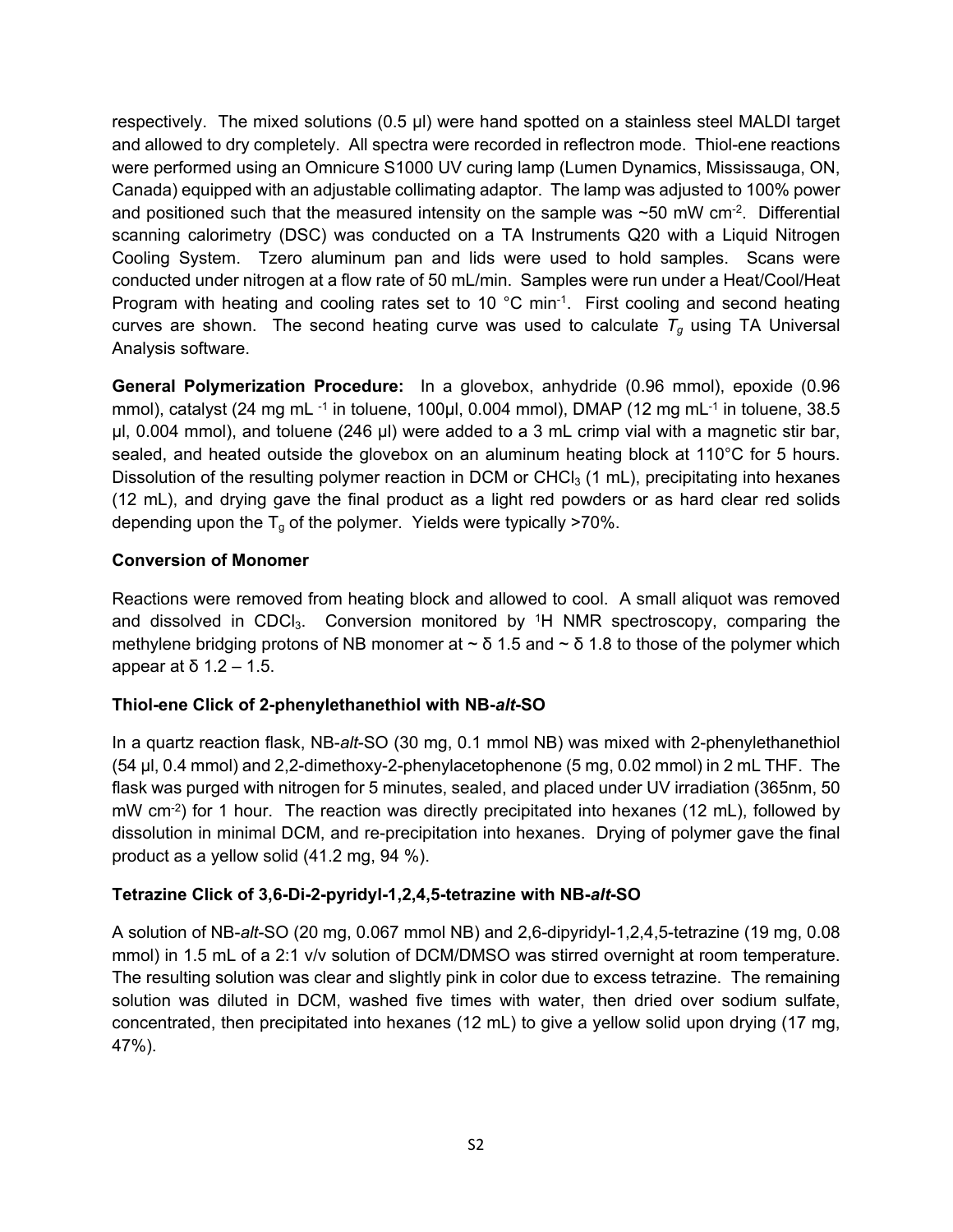#### **ROMP Crosslinking of NB-***alt***-SO**

In a glovebox, 150mg of NB-*alt*-SO was dissolved into 1 mL of DCM, followed by the addition of 2.5 mg of Grubbs 3<sup>rd</sup> generation catalyst. After allowing the solution to sit for 2-3 hours, gelation was observed.

#### **LCST behavior of polymer**

A 0.5 mg mL-1 solution of (NB-*alt*-MEMO) in water was placed in a temperature controlled cell. Once the solution has reached the desired temperature, the cuvette was quickly placed into a UV-Vis spectrophotometer and % transmittance was read at 500nm.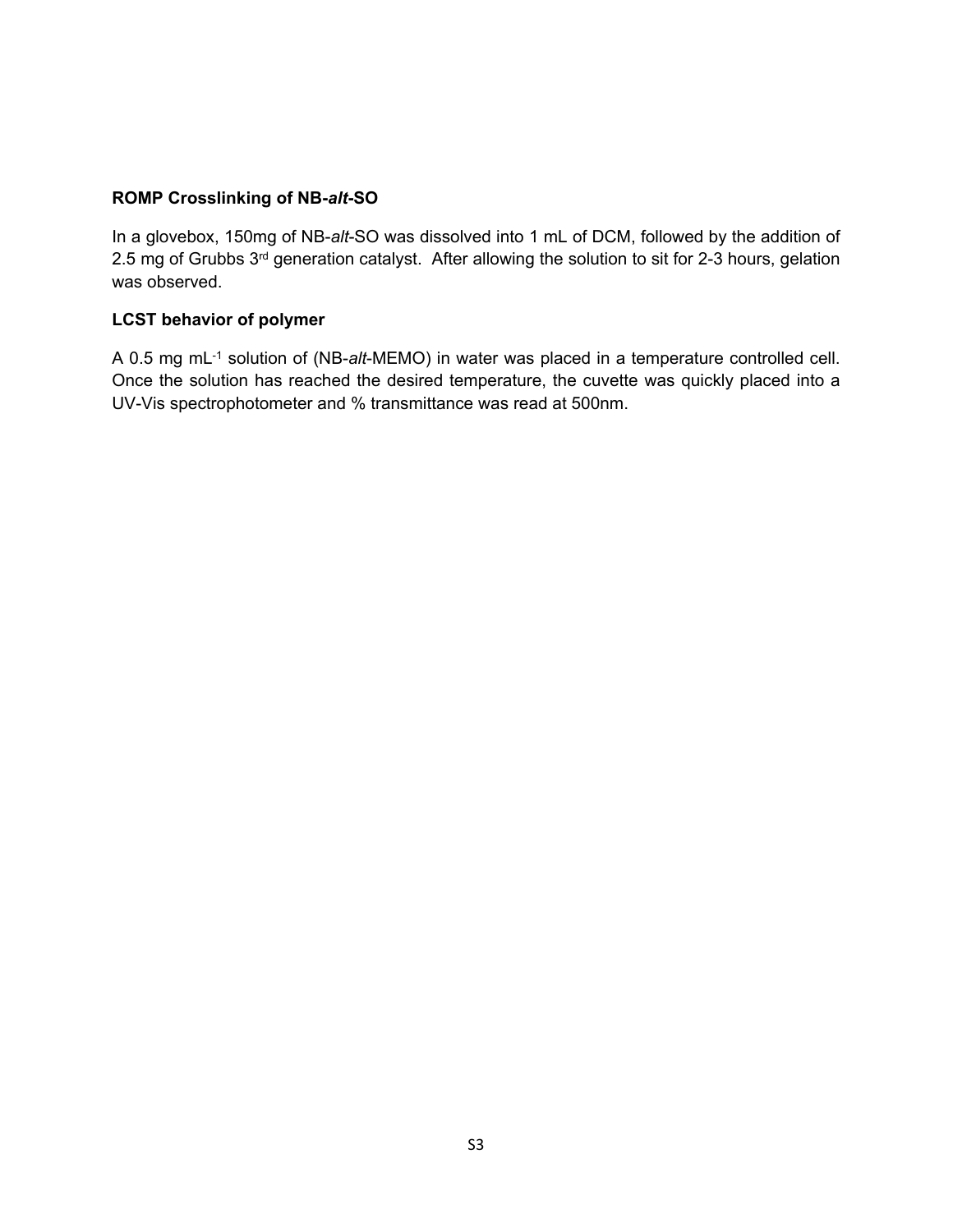| Entry          | Anhydride                        | Epoxide    | Catalyst                              | Conv $(%)$ | $M_n$ (kDa) | $M_w/M_n$ | $T_g$ |
|----------------|----------------------------------|------------|---------------------------------------|------------|-------------|-----------|-------|
| 1 <sup>a</sup> | NB.                              | SO.        | $Al(OiPr)_{3}$                        | 55         | 5.5         | 1.96      | --    |
| 2 <sup>a</sup> | <b>NB</b>                        | <b>SO</b>  | Mg(OEt) <sub>2</sub>                  | 58         | 4.7         | 1.73      | --    |
| 3              | exo-NB                           | <b>AGE</b> | Chromium(III)                         | 100        | 8.2         | 1.15      | 13    |
|                |                                  |            | salen + DMAP                          |            |             |           |       |
| 4              | <b>BHA</b>                       | <b>AGE</b> | Chromium(III)                         | 100        | 8.2         | 1.41      | 29    |
|                |                                  |            | salen + DMAP                          |            |             |           |       |
| 5              | <b>MNB</b>                       | <b>AGE</b> | Chromium(III)                         | $- -$      | 12.6        | 1.39      | 28    |
|                |                                  |            | salen + DMAP                          |            |             |           |       |
| 6              | $NB + 2$ -phenylethanethiol      | <b>SO</b>  | $\hspace{0.05cm}$ – $\hspace{0.05cm}$ | --         | 3.2         | 1.09      | 68    |
| 7              | $NB + 3,6-Di-2-pyridyl-1,2,4,5-$ | <b>SO</b>  | --                                    | --         | 3.2         | 1.19      | 183   |
|                | tetrazine                        |            |                                       |            |             |           |       |

| Table S1. Various characteristics of NB containing or related polymers |  |  |  |  |  |
|------------------------------------------------------------------------|--|--|--|--|--|
|------------------------------------------------------------------------|--|--|--|--|--|

Reaction conditions: [anhydride]:[epoxide]:[1]:[DMAP] = 250:250:1:1 in toluene, 110°C, 5 h. *<sup>a</sup>* Reaction performed for 48h. *exo*-NB = *cis*-5-norbornene-*exo*-2,3-dicarboxylic anhydride; BHA = *cis*-endo-Bicyclo[2.2.1]hept-5-ene-2,3 dicarboxylic anhydride; MNB = methyl-5-norbornene-2,3-dicarboxylic anhydride.





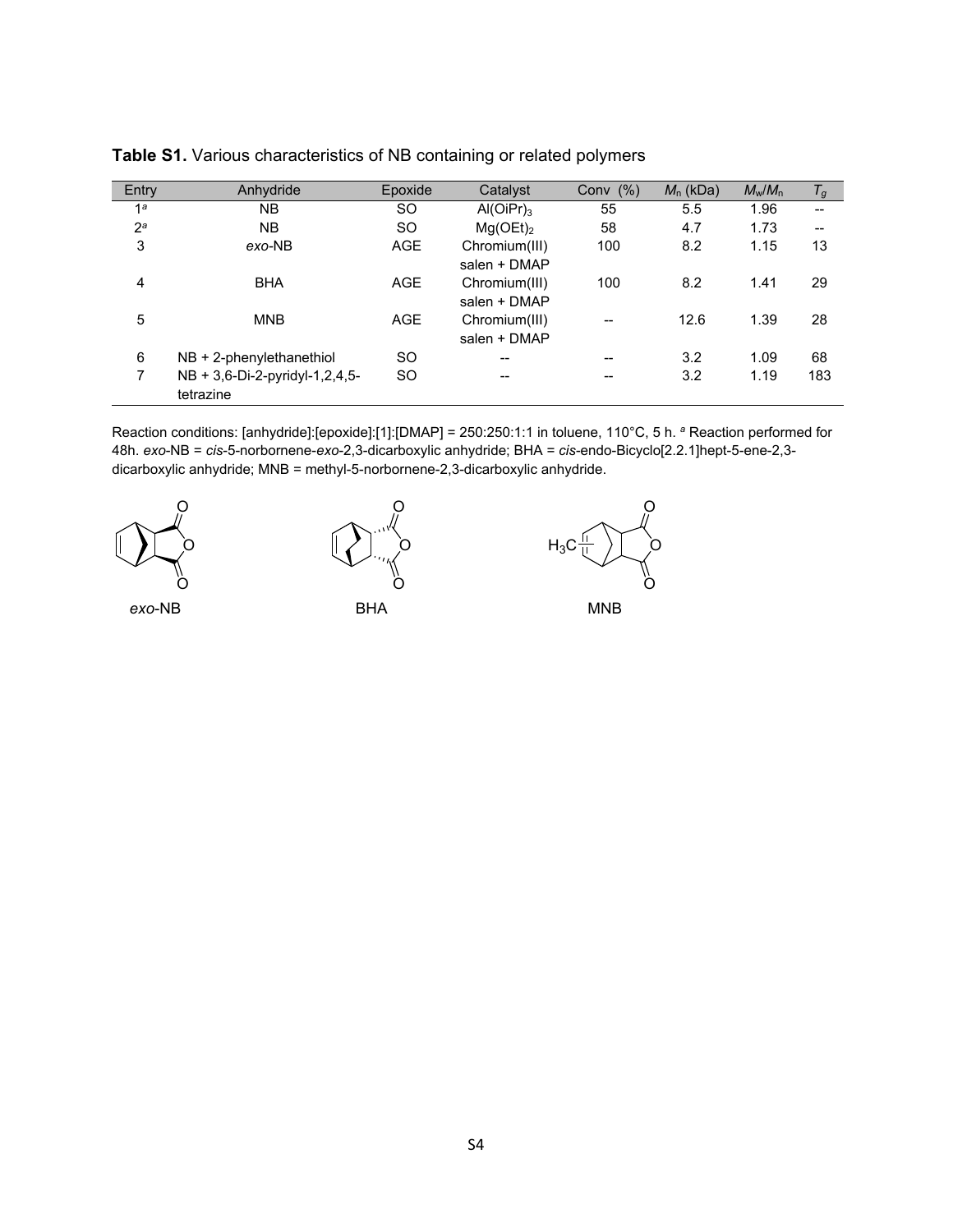

**Figure S1.** GPC-dRI traces of polymers from Table 1. (A) NB-*alt*-ECH (B) NB-*alt*-AGE (C) NT*alt*-PGE (D) NB-*alt*-CHO (E) NB-*alt*-SO (F) NB-*alt*-BO (G) NB-*alt*-PGE dry NB (H) NB-*alt*-MEMO.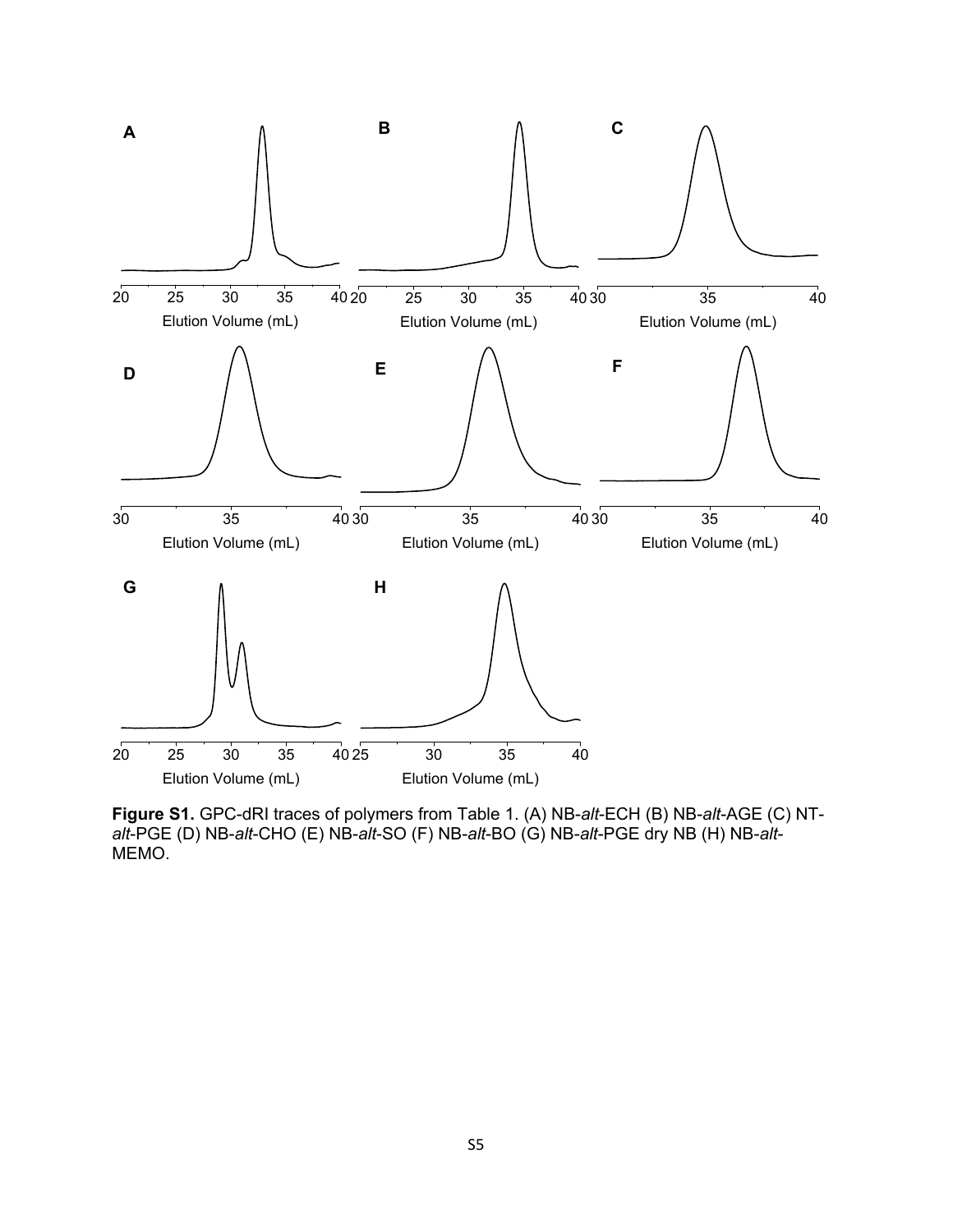

**Figure S2.** <sup>1</sup>H NMR spectrum of poly(*cis*-5-norbornene-*endo*-2,3-dicarboxylic anhydride-*alt*epichlorohydrin) (NB-*alt*-ECH) (Table 1, entry 1). Yield = 97%, conversion = 89%.



**Figure S3.** <sup>1</sup>H NMR spectrum of poly(*cis*-5-norbornene-*endo*-2,3-dicarboxylic anhydride -*alt*-allyl glycidyl ether) (NB-*alt*-AGE) (Table 1, entry 2). Yield = 95%, conversion = 95%.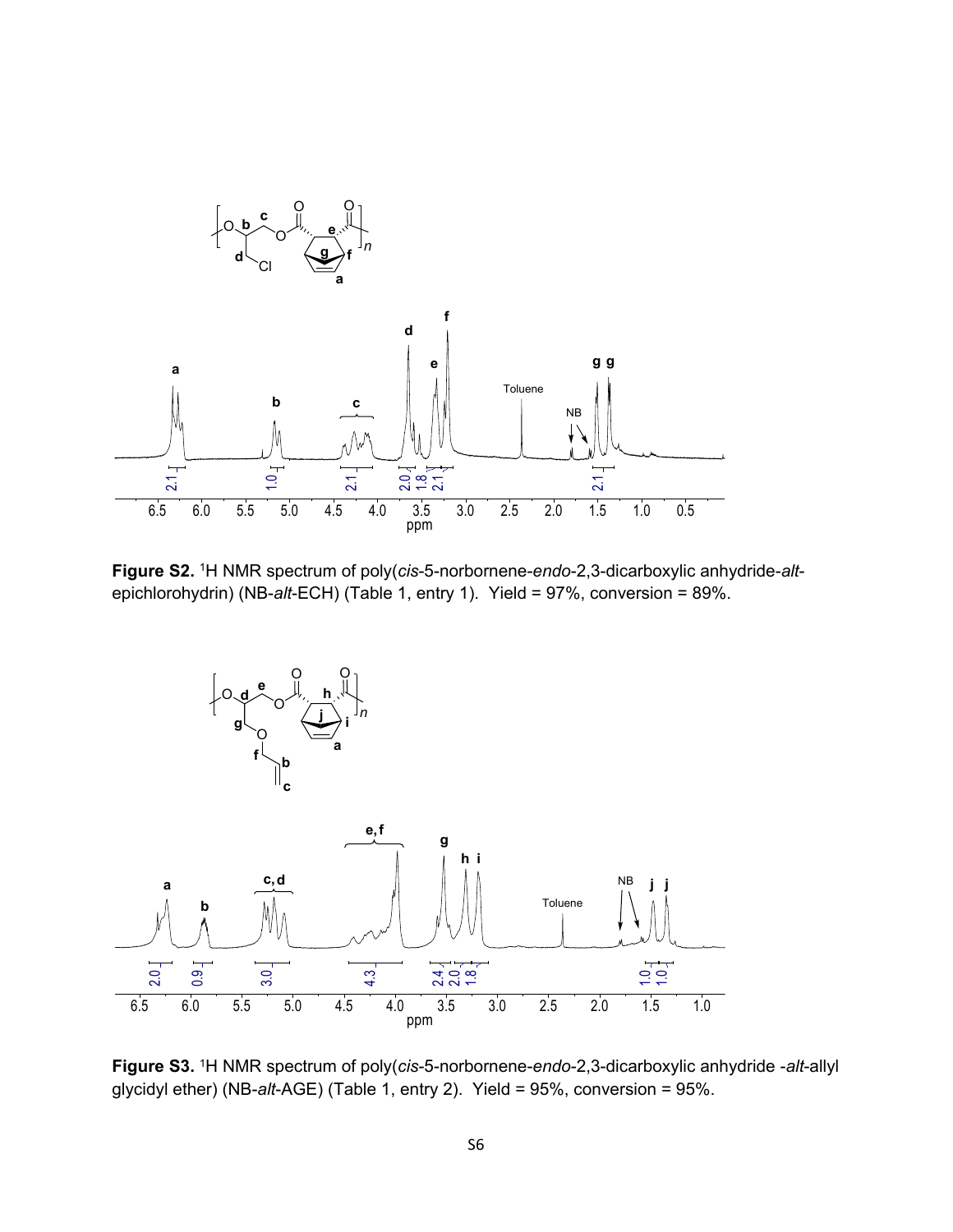

**Figure S4.** <sup>1</sup>H NMR spectrum of poly(*cis*-5-norbornene-*endo*-2,3-dicarboxylic anhydride-*alt*phenyl glycidyl ether) (NB-*alt*-PGE) (Table 1, entry 3). Yield = 74%, conversion = 98 %.



**Figure S5**. <sup>1</sup>H NMR spectrum of poly(*cis*-5-norbornene-*endo*-2,3-dicarboxylic anhydride-*alt*cyclohexene oxide) (NB-*alt*-CHO) (Table 1, entry 4). Yield = 78%, conversion = 97%.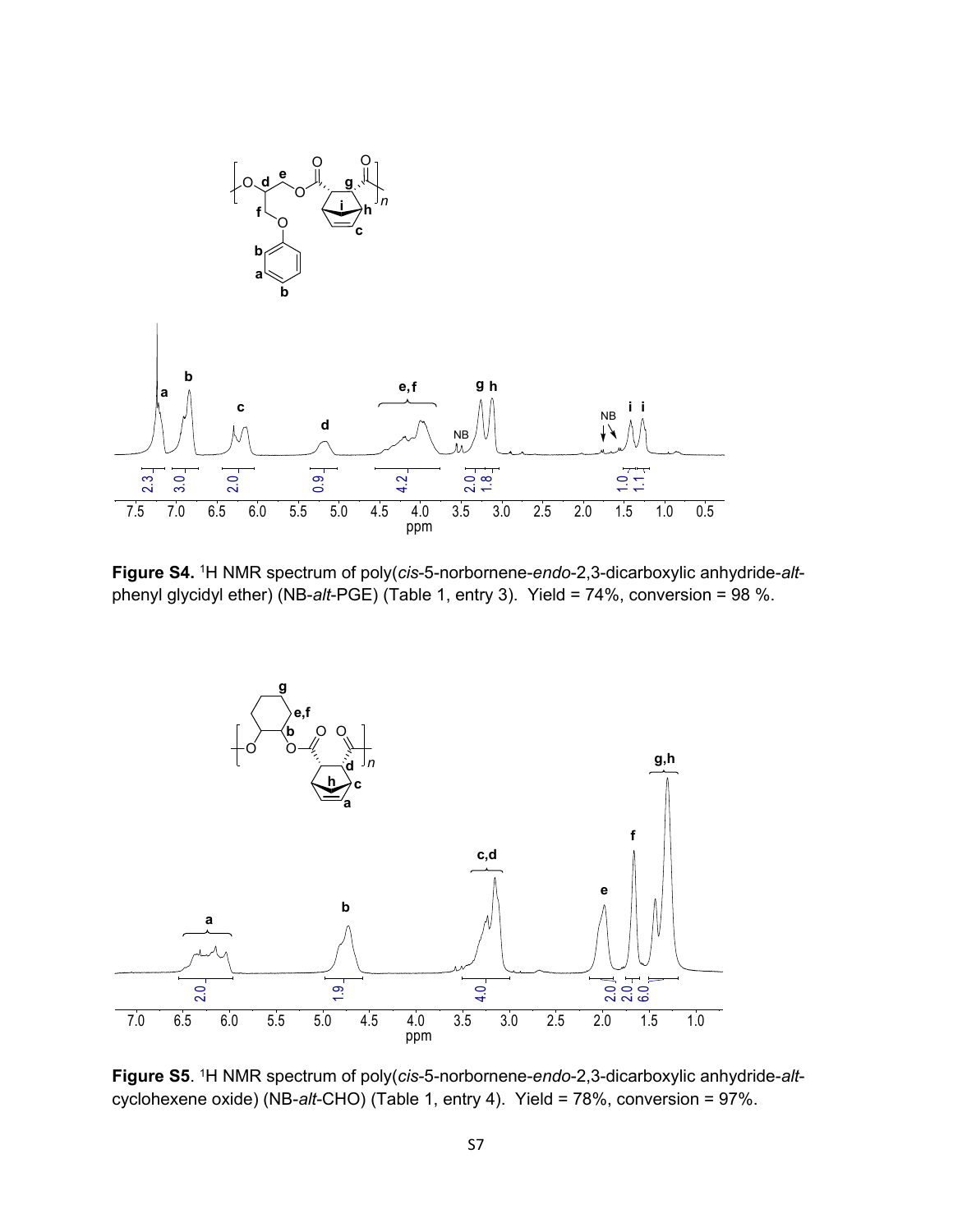

**Figure S6.** <sup>1</sup>H NMR spectrum of poly(*cis*-5-norbornene-*endo*-2,3-dicarboxylic anhydride-*alt*styrene oxide) (NB-*alt*-SO) (Table 1, entry 5). Yield = 75%, conversion = 94%.



**Figure S7.** <sup>1</sup>H NMR spectrum of poly(*cis*-5-norbornene-*endo*-2,3-dicarboxylic anhydride-*alt*butane oxide) (NB-*alt*-BO) (Table 1, entry 6). Yield = 69%, conversion = 67%.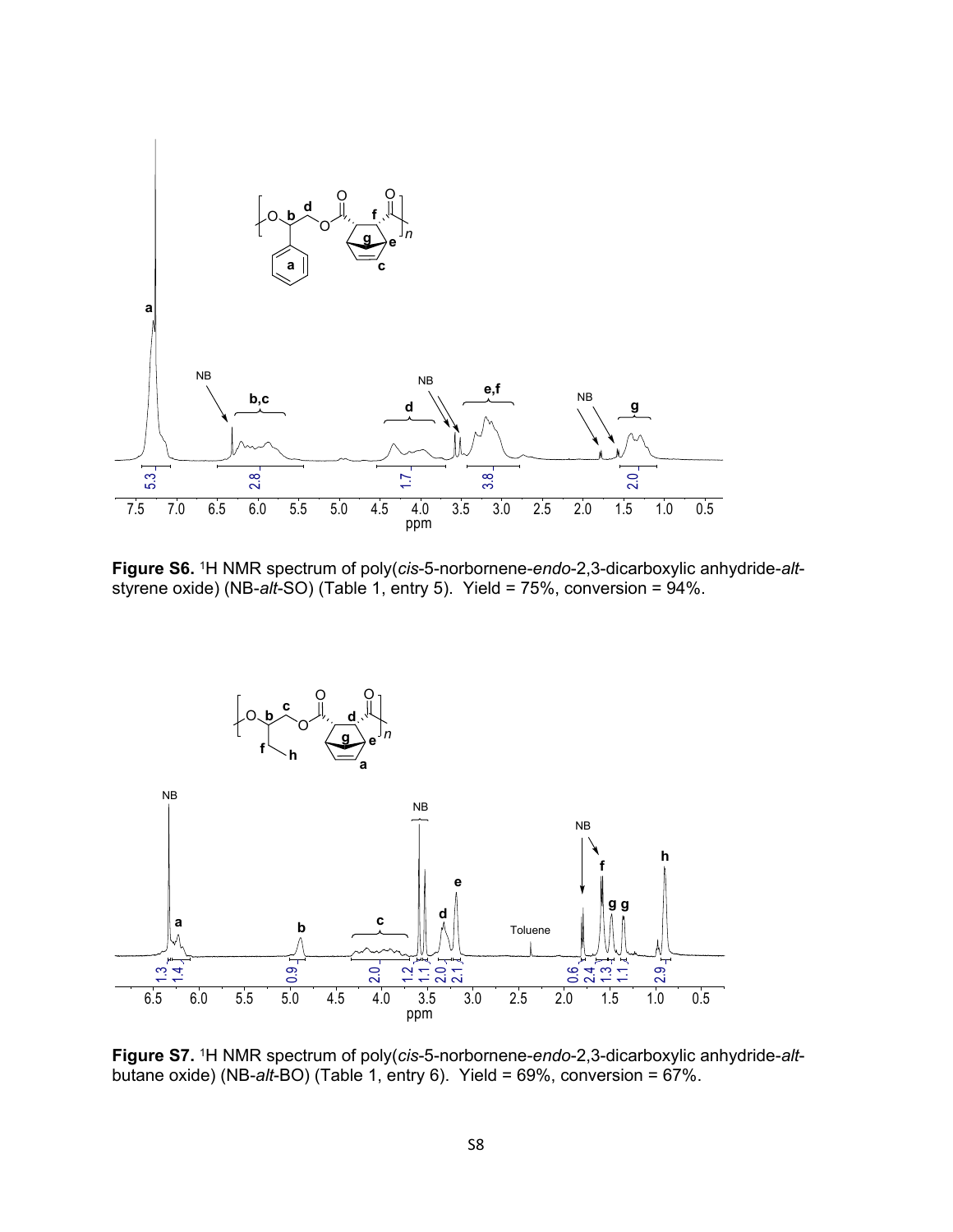

**Figure S8.** <sup>1</sup>H NMR spectrum of poly(*cis*-5-norbornene-*endo*-2,3-dicarboxylic anhydride-*alt*phenyl glycidyl ether) (NB-alt-PGE) with NB dried over CaH<sub>2</sub> (Table 1, entry 7). Yield = 95%, conversion >99%.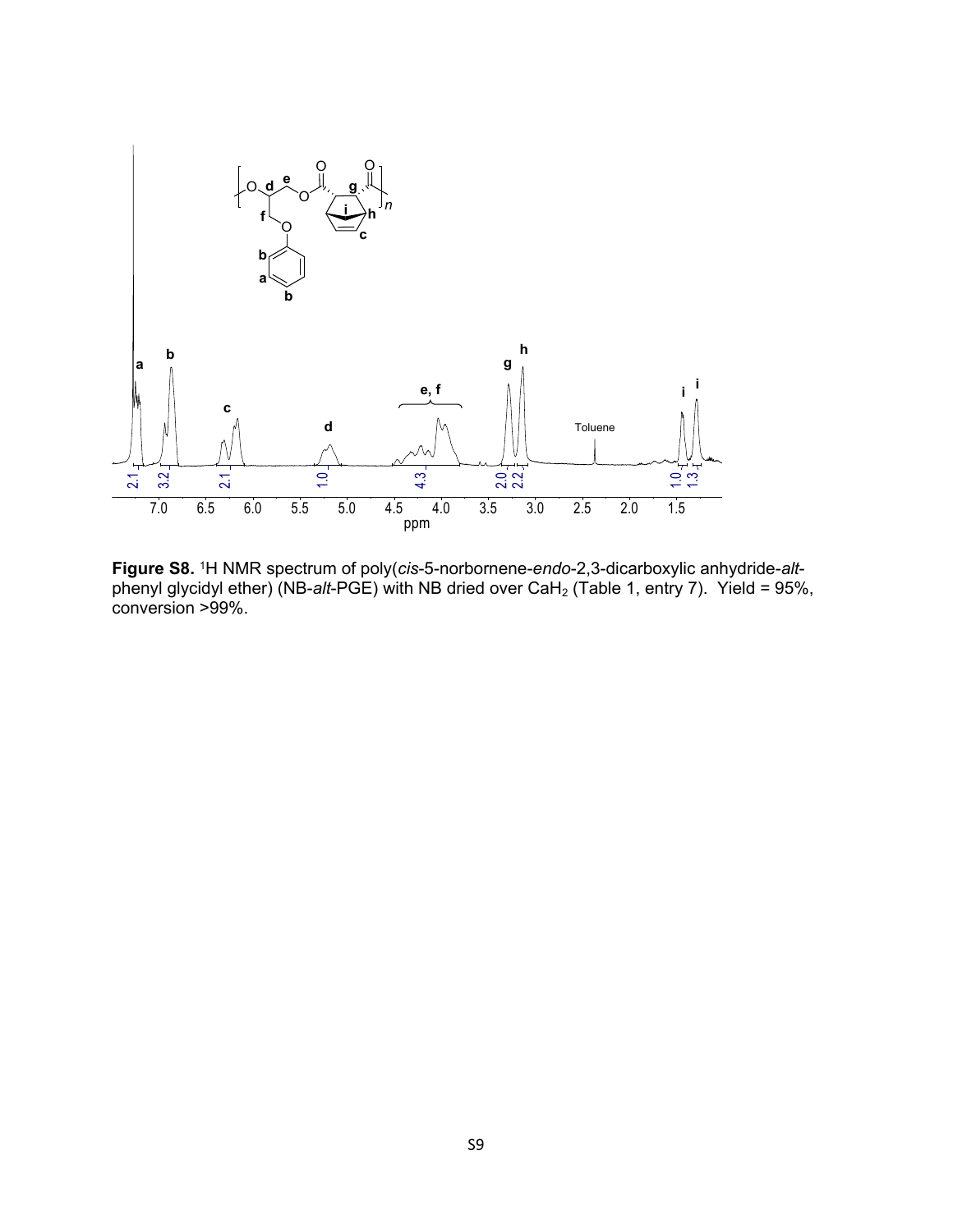

**Figure S9.** <sup>1</sup>H NMR spectrum of poly(*cis*-5-norbornene-*endo*-2,3-dicarboxylic anhydride-*alt*-2- ((2-(2-methoxyethoxy)-ethoxy)methyl)oxirane) (NB-*alt*-MEMO) (Table 1, entry 8). Conversion = 93%, Yield = 93%.



**Figure S10.** GPC-dRI elution profiles of polymers listed in Table S1. (A) *exo*-NB-*alt*-AGE (B) BHA-*alt*-AGE (C) MNB-*alt*-AGE.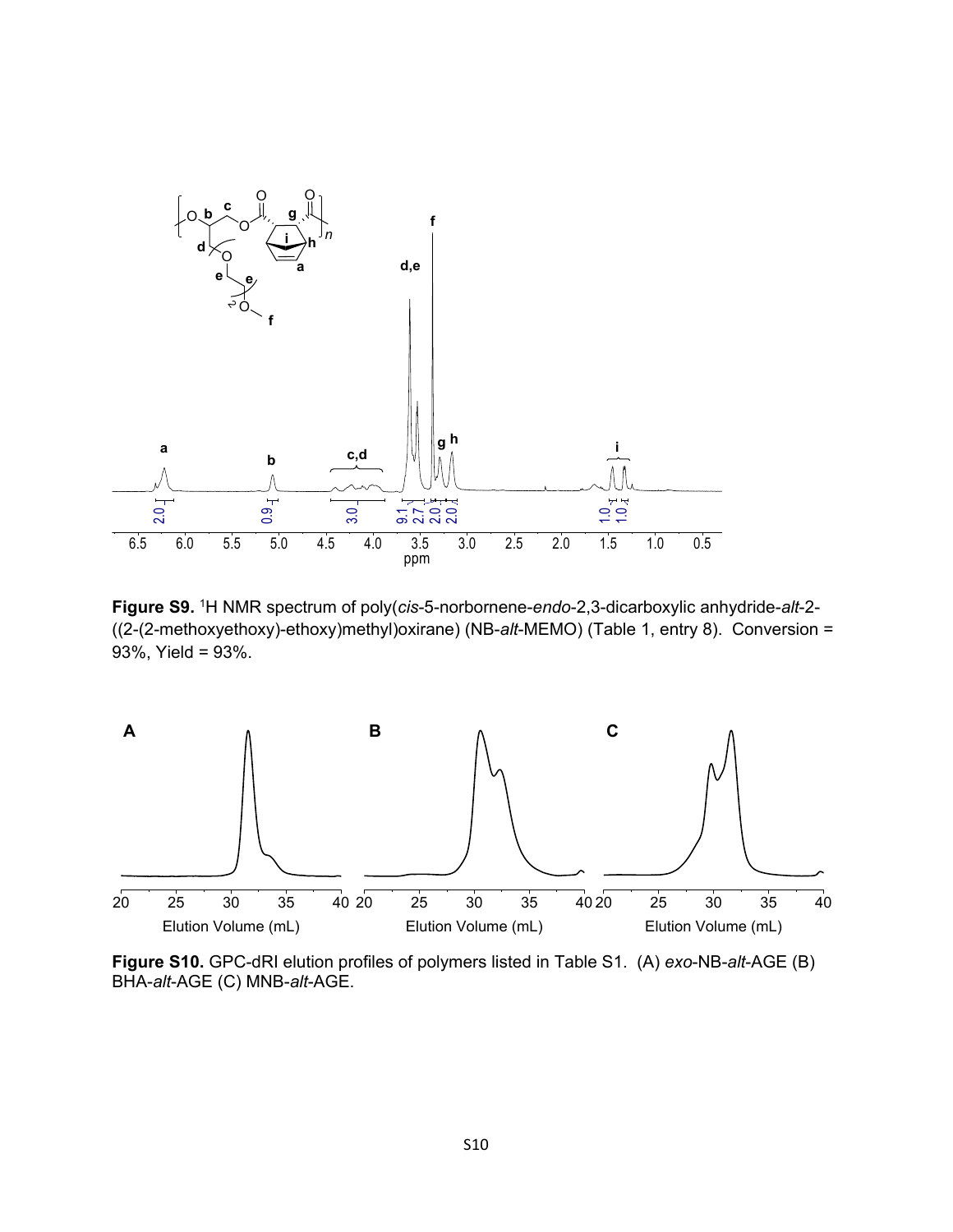

**Figure S11.** <sup>1</sup>H NMR spectrum of poly(*cis*-5-norbornene-*exo*-2,3-dicarboxylic anhydride-*alt*-allyl glycidyl ether) (exo-NB-*alt*-AGE) (Table S1, entry 1). Yield = 73%, conversion >99%.



**Figure S12.** <sup>1</sup>H NMR spectrum of poly(*cis*-*endo*-bicyclo[2.2.1]hept-5-ene-2,3-dicarboxylic anhydride-*alt*-allyl glycidyl ether) (BHA-*alt*-AGE) (Table S1, entry 2). Yield = 83%, conversion >99%.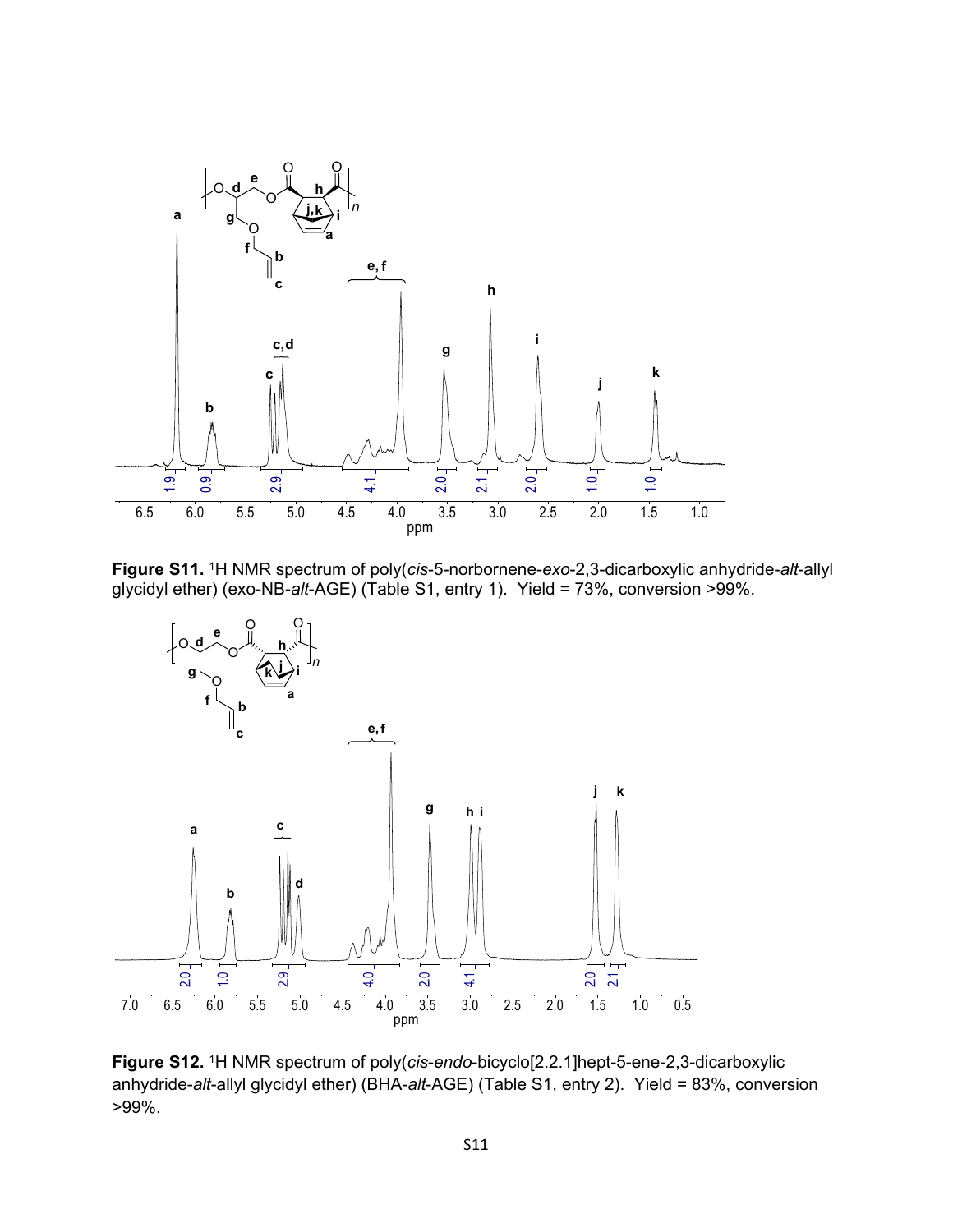

**Figure S13**. <sup>1</sup>H NMR spectrum of poly(methyl-5-norbornene-2,3-dicarboxylic anhydride-*alt*-allyl glycidyl ether) (MNB-*alt*-AGE) (Table S1, entry 4). Yield = 86%, conversion > 99%.



**Figure S14.** <sup>1</sup>H NMR spectrum of 2-phenylethanethiol modified NB-*alt*-SO.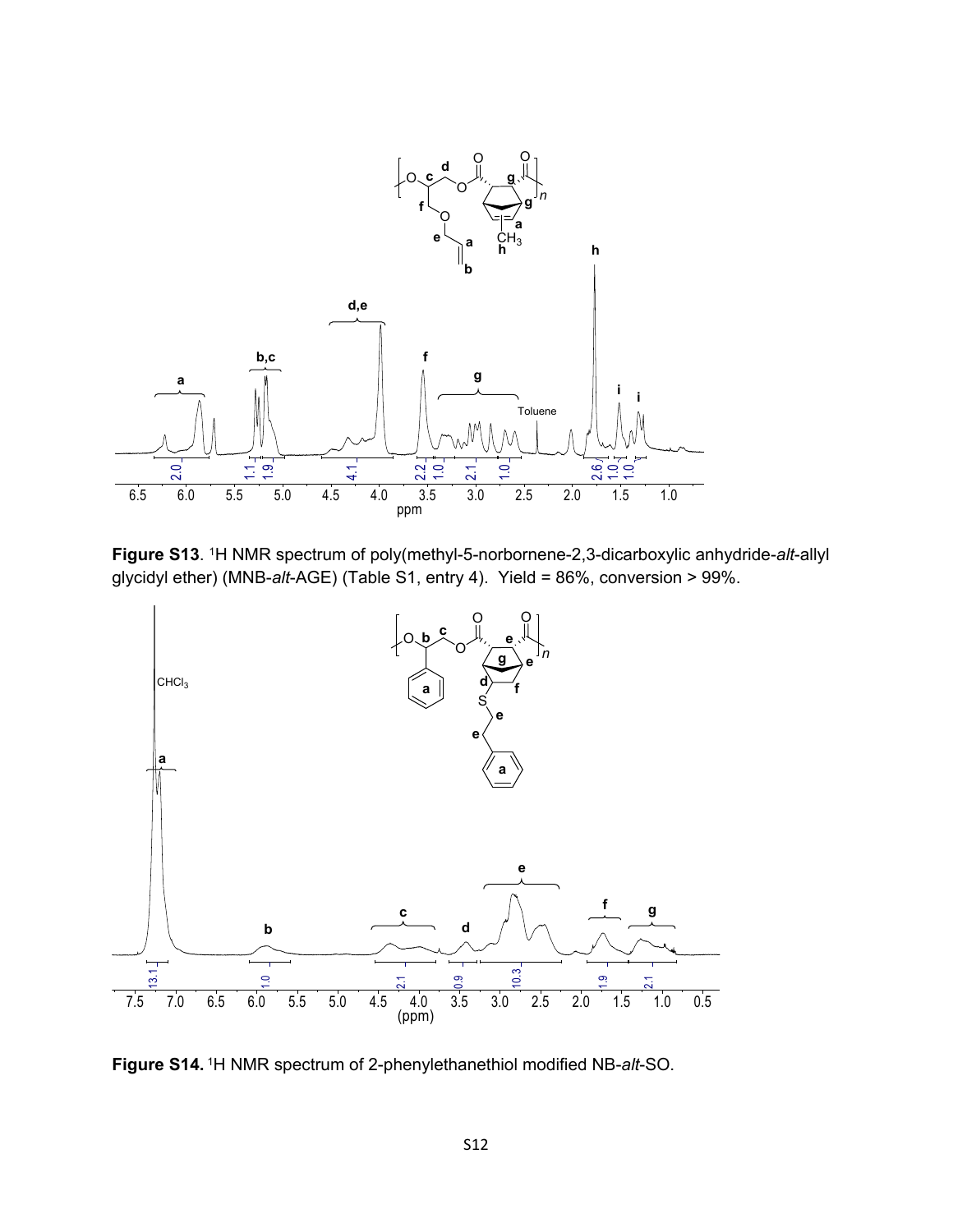

**Figure S15.** <sup>1</sup>H NMR spectrum of 3,6-di-2-pyridyl-1,2,4,5-tetrazine modified NB-*alt*-SO.



**Figure S16.** GPC trace of NB-*alt*-SO (5) after modification with 2-phenylethanethiol (5a) or with 3,6-di-2-pyridyl-1,2,4,5-tetrazine (5b). The shift in peak 5b is less substantial as significant compaction of the polymer structure is likely, given that the <sup>1</sup>H NMR spectrum shows broad peaks likely due to π-π interactions of the added tetrazine units.